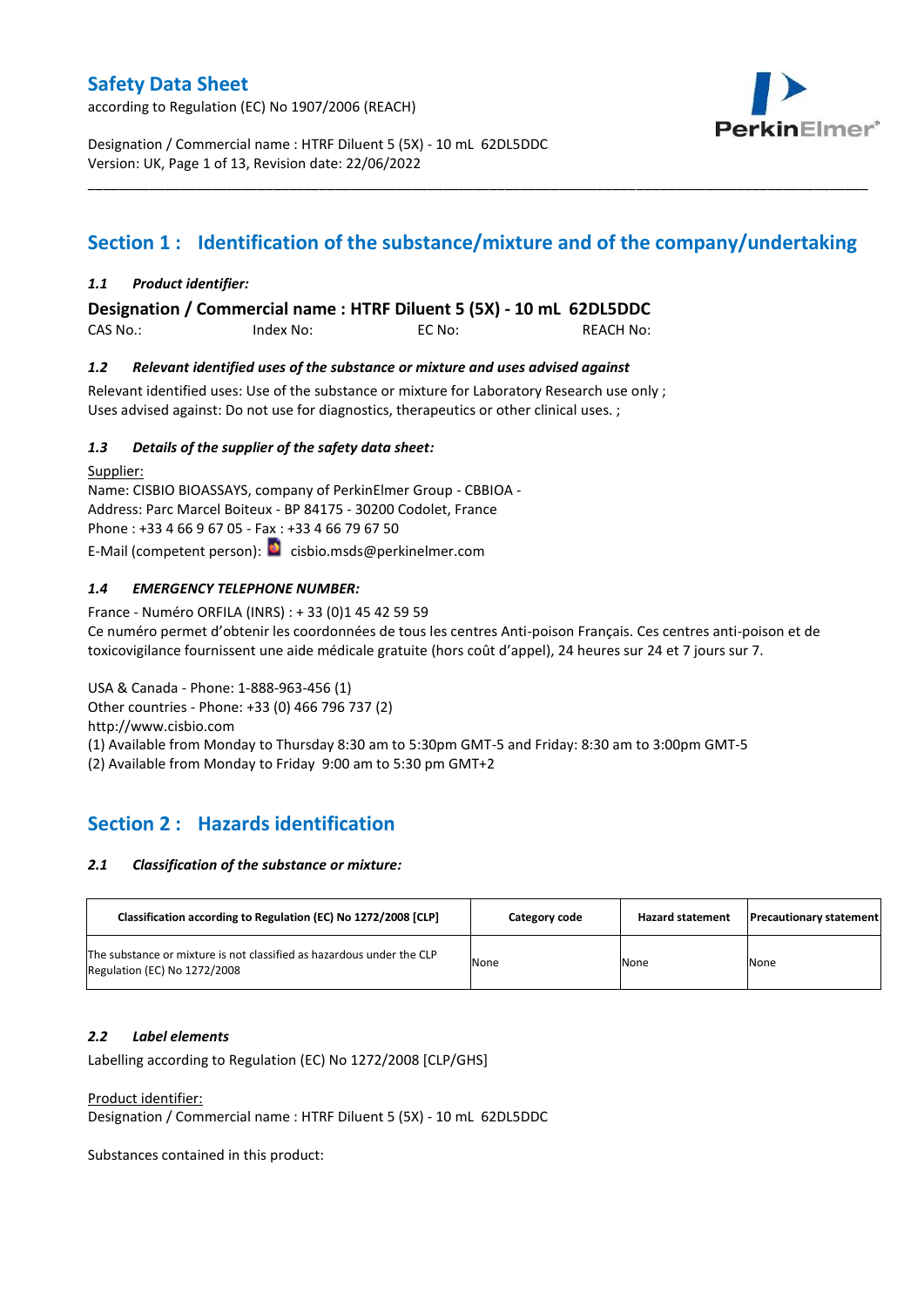according to Regulation (EC) No 1907/2006 (REACH)



Designation / Commercial name : HTRF Diluent 5 (5X) - 10 mL 62DL5DDC Version: UK, Page 2 of 13, Revision date: 22/06/2022

Hazard pictograms

Signal word:

Hazard and precautionary statements:

#### *2.3 Other hazards*

The mixture does not contain substances classified as 'Substances of Very High Concern' (SVHC) >= 0.1% published by the European CHemicals Agency (ECHA) under article 57 of REACH. The mixture satisfies neither the PBT nor the vPvB criteria for mixtures in accordance with annexe XIII of the REACH regulations EC 1907/2006. ; Adverse human health effects and symptoms:

\_\_\_\_\_\_\_\_\_\_\_\_\_\_\_\_\_\_\_\_\_\_\_\_\_\_\_\_\_\_\_\_\_\_\_\_\_\_\_\_\_\_\_\_\_\_\_\_\_\_\_\_\_\_\_\_\_\_\_\_\_\_\_\_\_\_\_\_\_\_\_\_\_\_\_\_\_\_\_\_\_\_\_\_\_\_\_\_\_\_\_\_\_\_\_\_\_\_\_\_\_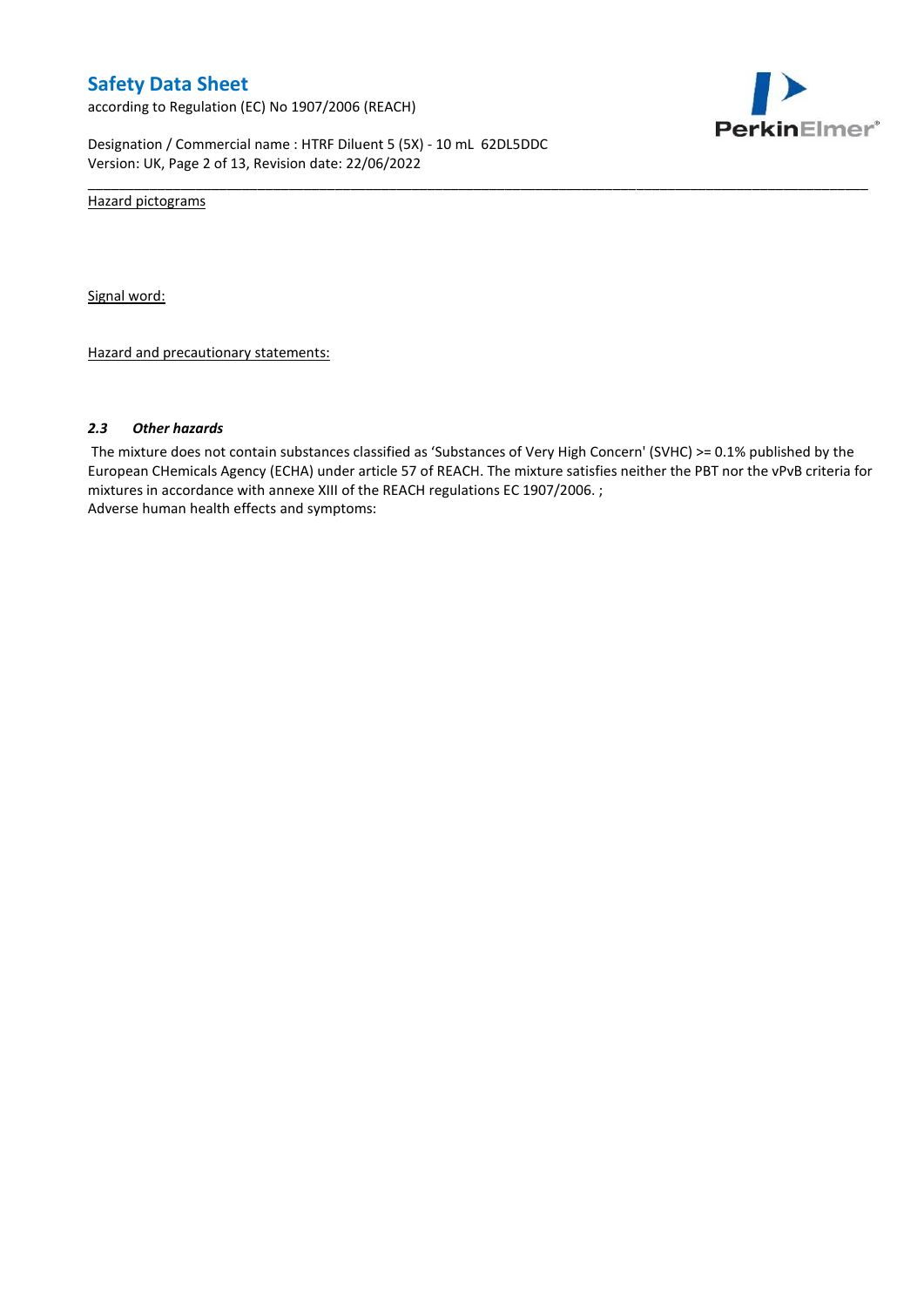according to Regulation (EC) No 1907/2006 (REACH)



Designation / Commercial name : HTRF Diluent 5 (5X) - 10 mL 62DL5DDC Version: UK, Page 3 of 13, Revision date: 22/06/2022

## **Section 3 : Composition/information on ingredients**

### *3.2 Mixtures*

Hazardous ingredients:

| Substance name                        | CAS n°    | Index n° | $ECn$ <sup>°</sup> | Classification according Regulation (EC) Concentration<br>No. 1272 [CLP] | $(\%)$  | <b>SCL</b> | M-factor |
|---------------------------------------|-----------|----------|--------------------|--------------------------------------------------------------------------|---------|------------|----------|
| potassium<br>dihydrogenorthophosphate | 7778-77-0 |          | 231-913-4          |                                                                          | $< 3\%$ |            |          |

\_\_\_\_\_\_\_\_\_\_\_\_\_\_\_\_\_\_\_\_\_\_\_\_\_\_\_\_\_\_\_\_\_\_\_\_\_\_\_\_\_\_\_\_\_\_\_\_\_\_\_\_\_\_\_\_\_\_\_\_\_\_\_\_\_\_\_\_\_\_\_\_\_\_\_\_\_\_\_\_\_\_\_\_\_\_\_\_\_\_\_\_\_\_\_\_\_\_\_\_\_

Additional information:

Full text of H- and EUH-phrases: see SECTION 16.

### **Section 4 : First aid measures**

#### *4.1 Description of first aid measures*

**General information**:Do not leave affected person unattended. ;

**Following inhalation:**In case of respiratory tract irritation, consult a physician. ;

**Following skin contact**:After contact with skin, wash immediately with water ;

**Following eye contact**:After contact with the eyes, rinse with water with the eyelids open for a sufficient length of time, then consult an ophthalmologist immediately. ;

**Following ingestion**:Do NOT induce vomiting. ; **Self-protection of the first aider**:

#### *4.2 Most important symptoms and effects, both acute and delayed*

Symptoms:No known symptoms to date. ; Effects:

#### *4.3 Indication of any immediate medical attention and special treatment needed*

Notes for the doctor:

### **Section 5 : Firefighting measures**

#### *5.1 Extinguishing media:*

**Suitable extinguishing media**:This product is not flammable. Use extinguishing agent suitable for type of surrounding fire ;

#### *5.2 Special hazards arising from the substance or mixture*

Hazardous combustion products:/

#### *5.3 Advice for fire-fighters*

Wear Protective clothing.;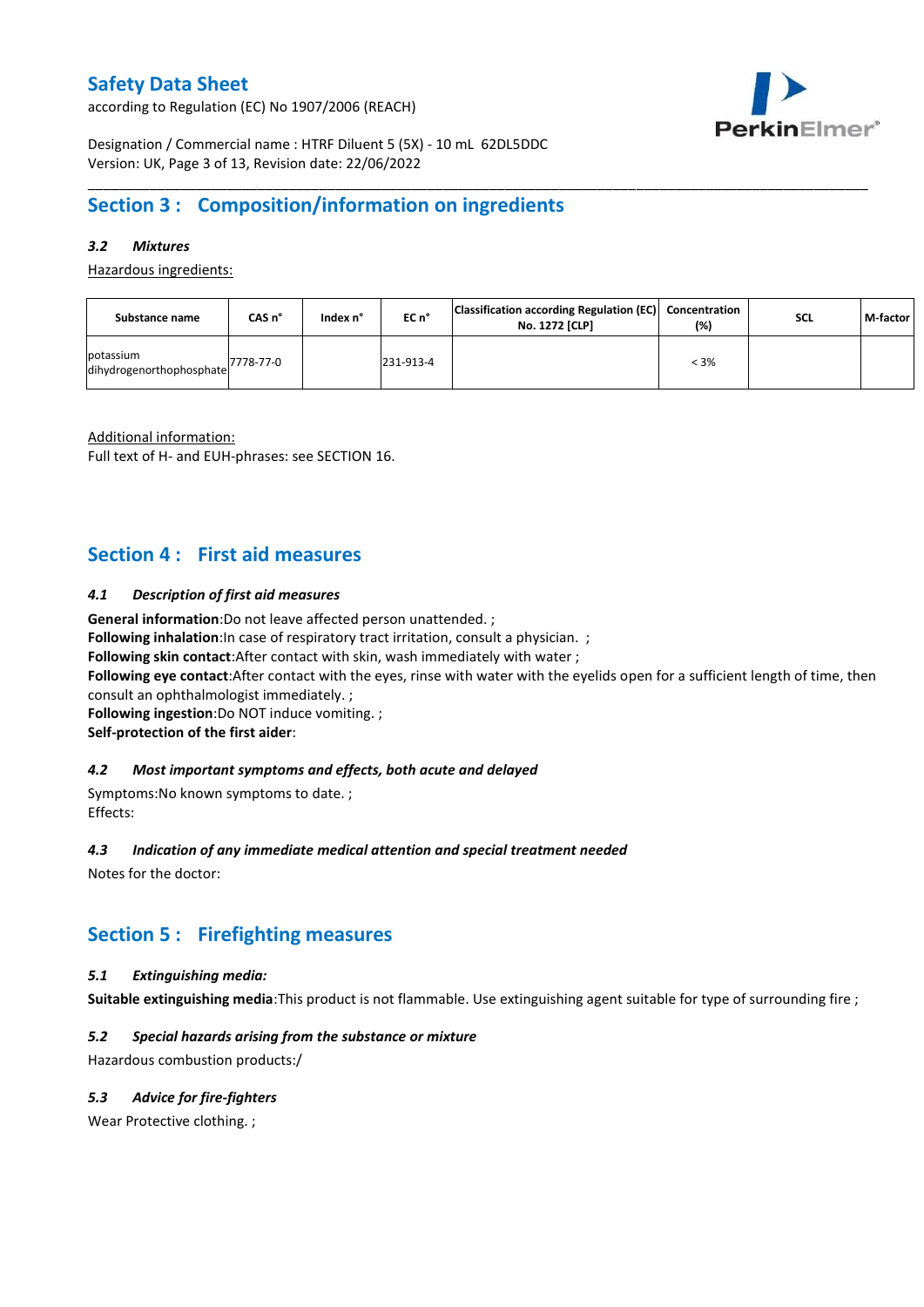according to Regulation (EC) No 1907/2006 (REACH)



Designation / Commercial name : HTRF Diluent 5 (5X) - 10 mL 62DL5DDC Version: UK, Page 4 of 13, Revision date: 22/06/2022

### **Section 6 : Accidental release measures**

### *6.1 Personal precautions, protective equipment and emergency procedures*

\_\_\_\_\_\_\_\_\_\_\_\_\_\_\_\_\_\_\_\_\_\_\_\_\_\_\_\_\_\_\_\_\_\_\_\_\_\_\_\_\_\_\_\_\_\_\_\_\_\_\_\_\_\_\_\_\_\_\_\_\_\_\_\_\_\_\_\_\_\_\_\_\_\_\_\_\_\_\_\_\_\_\_\_\_\_\_\_\_\_\_\_\_\_\_\_\_\_\_\_\_

Emergency procedures: Provide adequate ventilation. ;

### *6.2 Environmental precautions*

Do not allow to enter into surface water or drains. ;

### *6.3 Methods and material for containment and cleaning up*

For cleaning up:Suitable material for taking up: Absorbing material, organic ; Other information:

### *6.4 Reference to other sections*

Additional information:

## **Section 7 : Handling and storage**

### *7.1 Precautions for safe handling*

Protective measures: Advice on safe handling:Avoid contact with skin, eyes and clothes. ; Fire preventions:

Do not eat, drink or smoke in areas where reagents are handled. ; Advice on general occupational hygiene Handle in accordance with good industrial hygiene and safety practice ;

#### *7.2 Conditions for safe storage, including any incompatibilities*

Technical measures and storage conditions: Requirements for storage rooms and vessels:Keep container tightly closed. ; Hints on storage assembly: Materials to avoid: Further information on storage conditions:

### *7.3 Specific end uses:*

Recommendations on specific end uses: Observe technical data sheet. ;

## **Section 8 : Exposure controls/personal protection**

#### *8.1 Control parameters*

Preliminary remark:

### 8.1.1 Occupational exposure limits:

France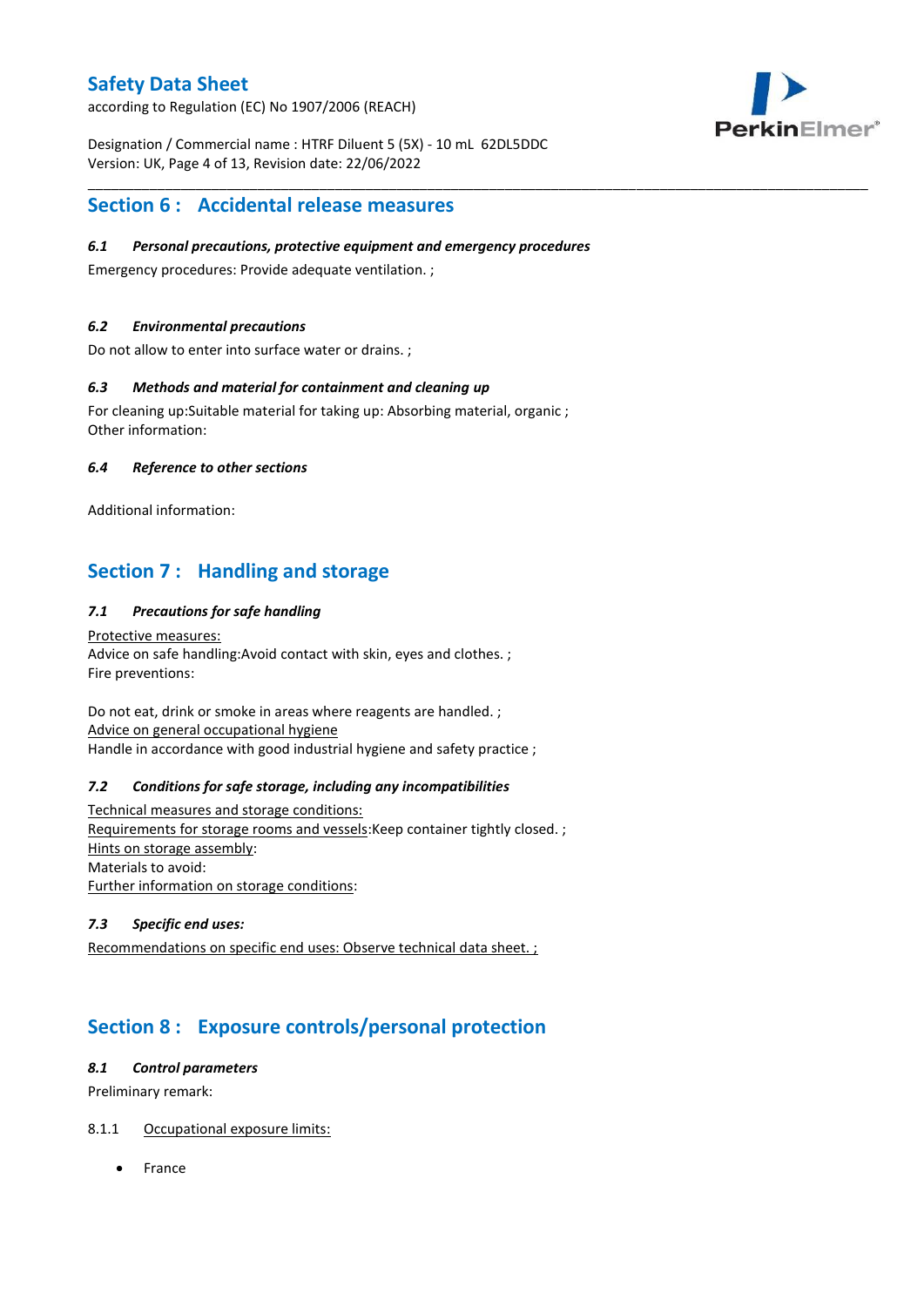according to Regulation (EC) No 1907/2006 (REACH)



### Designation / Commercial name : HTRF Diluent 5 (5X) - 10 mL 62DL5DDC Version: UK, Page 5 of 13, Revision date: 22/06/2022

| Source:                   | Informations relatives à la réglementation VME (France) : ED 984, 07.2012 |           |            |           |            |           |  |  |  |  |  |
|---------------------------|---------------------------------------------------------------------------|-----------|------------|-----------|------------|-----------|--|--|--|--|--|
| <b>Substance</b>          | EC No.                                                                    | CAS-No    | VLE(mg/m3) | VLE (ppm) | VME(mg/m3) | VME (ppm) |  |  |  |  |  |
| 7778-77-0 / 231-<br>913-4 | 231-913-4                                                                 | 7778-77-0 |            |           |            |           |  |  |  |  |  |

### • Spain

| Source :                  | June 2015 | Limites de Exposicion Profesional para Agentes Quimicos en Espana<br>Instituto Nacional de Seguridad e Higiene en el Trabajo |                |              |                |              |  |  |  |  |  |
|---------------------------|-----------|------------------------------------------------------------------------------------------------------------------------------|----------------|--------------|----------------|--------------|--|--|--|--|--|
| Substance                 | EC No.    | CAS-No                                                                                                                       | VLA-EC (mg/m3) | VLA-EC (ppm) | VLA-ED (mg/m3) | VLA-ED (ppm) |  |  |  |  |  |
| 7778-77-0 / 231-<br>913-4 | 231-913-4 | 7778-77-0                                                                                                                    |                |              |                |              |  |  |  |  |  |

### **•** Germany

| Source:               | TRGS 900, June 2015, BAuA |           |               |           |  |  |  |  |  |  |
|-----------------------|---------------------------|-----------|---------------|-----------|--|--|--|--|--|--|
| Substance             | EC No.                    | CAS-No    | $AGW$ (mg/m3) | AGW (ppm) |  |  |  |  |  |  |
| 7778-77-0 / 231-913-4 | 231-913-4                 | 7778-77-0 |               |           |  |  |  |  |  |  |

- Italia
- **•** Greece
- $\bullet$  UK
- OSHA (USA)

| Source:                                                | Occupational Safety and Health Administration (OSHA) Permissible Exposure Limits (PELS) from 29 CFR 1910.1000 |           |                                                                            |                                                                               |                                                                      |                                                                        |  |  |  |  |
|--------------------------------------------------------|---------------------------------------------------------------------------------------------------------------|-----------|----------------------------------------------------------------------------|-------------------------------------------------------------------------------|----------------------------------------------------------------------|------------------------------------------------------------------------|--|--|--|--|
| Substance                                              | CAS-No<br>EC No.                                                                                              |           | <b>OSHA Permissible</b><br><b>Exposure Limit (PEL)</b><br>8-hour TWA (ppm) | <b>OSHA Permissible</b><br><b>Exposure Limit (PEL) 8-</b><br>hour TWA (mg/m3) | <b>OSHA Permissible</b><br><b>Exposure Limit (PEL)</b><br>STEL (ppm) | <b>OSHA Permissible</b><br><b>Exposure Limit (PEL)</b><br>STEL (mg/m3) |  |  |  |  |
| $\frac{1}{1778}$ -77-0 / 231-913- $\big _{231}$ -913-4 |                                                                                                               | 7778-77-0 |                                                                            |                                                                               |                                                                      |                                                                        |  |  |  |  |

### 8.1.2 Biological limit values (Germany):

| Source: | List of recommended health-based biological limit values (BLVs) and biological guidance values (BGVs), June 2014 |
|---------|------------------------------------------------------------------------------------------------------------------|
|---------|------------------------------------------------------------------------------------------------------------------|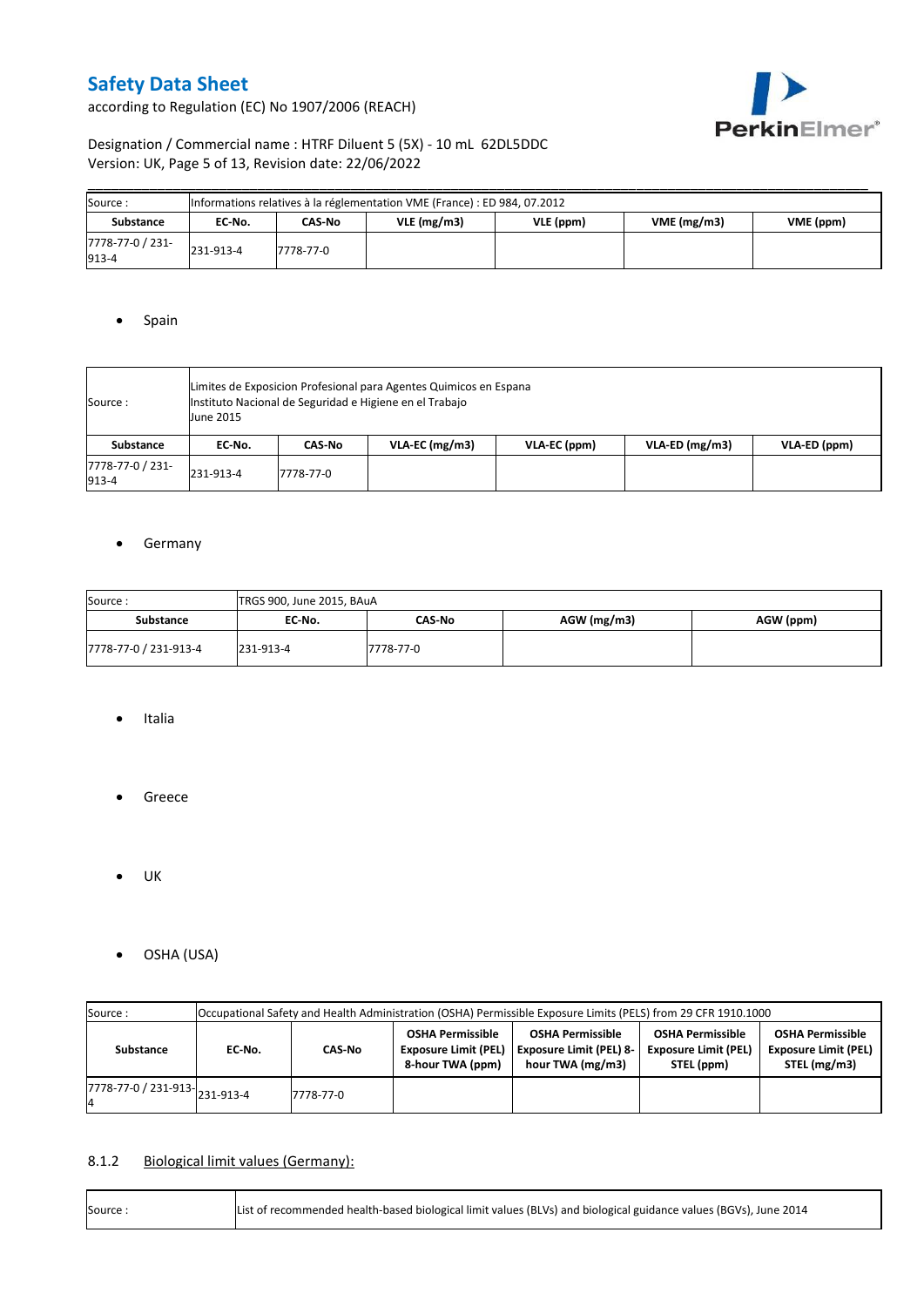according to Regulation (EC) No 1907/2006 (REACH)



### Designation / Commercial name : HTRF Diluent 5 (5X) - 10 mL 62DL5DDC Version: UK, Page 6 of 13, Revision date: 22/06/2022

| Substance             | EC No.    | <b>CAS-No</b> | $BLV$ (mg/m3) | BLV (ppm) |
|-----------------------|-----------|---------------|---------------|-----------|
| 7778-77-0 / 231-913-4 | 231-913-4 | 7778-77-0     |               |           |

### 8.1.3 Exposure limits at intended use (Germany):

| Source:               | TRGS 903, November 2015, BAuA |           |             |           |  |  |  |  |  |  |
|-----------------------|-------------------------------|-----------|-------------|-----------|--|--|--|--|--|--|
| <b>Substance</b>      | EC No.                        | CAS-No    | BGW (mg/m3) | BGW (ppm) |  |  |  |  |  |  |
| 7778-77-0 / 231-913-4 | 231-913-4                     | 7778-77-0 |             |           |  |  |  |  |  |  |

### 8.1.4 DNEL/PNEC-values:

#### • DNEL worker

| Source:                  |        | GESTIS - substance database |                                                 |                                                       |                                                          |                                                  |                                                         |                                                        |                                                          |  |  |  |  |  |  |
|--------------------------|--------|-----------------------------|-------------------------------------------------|-------------------------------------------------------|----------------------------------------------------------|--------------------------------------------------|---------------------------------------------------------|--------------------------------------------------------|----------------------------------------------------------|--|--|--|--|--|--|
| Substance                | EC-No. | <b>CAS-No</b>               | Acute - dermal,<br>local effects<br>(mg/kg/day) | Long-term-<br>dermal, local<br>effects<br>(mg/kg/day) | Long-term-<br>dermal.<br>systemic effects<br>(mg/kg/day) | Acute –<br>linhalation. local<br>effects (mg/m3) | $Acute -$<br>inhalation.<br>systemic effects<br>(mg/m3) | $Long-term -$<br>linhalation. local<br>effects (mg/m3) | Long-term-<br>inhalation.<br>systemic effects<br>(mg/m3) |  |  |  |  |  |  |
| 7778-77-0 /<br>231-913-4 |        | 231-913-4 7778-77-0         |                                                 |                                                       |                                                          |                                                  | 4.07-4.07                                               |                                                        |                                                          |  |  |  |  |  |  |

#### DNEL consumer

| Source:                  |        | <b>GESTIS</b> - substance database |                                                 |                                                          |                                                          |                               |                                                                                                |                                                      |                                                             |  |  |  |  |  |
|--------------------------|--------|------------------------------------|-------------------------------------------------|----------------------------------------------------------|----------------------------------------------------------|-------------------------------|------------------------------------------------------------------------------------------------|------------------------------------------------------|-------------------------------------------------------------|--|--|--|--|--|
| <b>Substance</b>         | EC-No. | <b>CAS No</b>                      | Acute - dermal,<br>local effects<br>(mg/kg/day) | Long term $-$<br>dermal, local<br>effects<br>(mg/kg/day) | Long-term-<br>dermal,<br>systemic effects<br>(mg/kg/day) | Acute -<br>linhalation. local | $Acute -$<br>inhalation.<br>---> effects (mg/m3)  <sup>systemic effects</sup>   ---<br>(mg/m3) | Long-term –<br>linhalation. local<br>effects (mg/m3) | Long-term $-$<br>inhalation.<br>systemic effects<br>(mg/m3) |  |  |  |  |  |
| 7778-77-0 /<br>231-913-4 |        | 231-913-4 7778-77-0                |                                                 |                                                          |                                                          |                               |                                                                                                |                                                      |                                                             |  |  |  |  |  |

#### DNEL remark:

• PNEC

| Source:         | <b>INERIS</b>                  |        |            |              |  |  |              |  |                      |  |            |  |                      |  |  |  |  |
|-----------------|--------------------------------|--------|------------|--------------|--|--|--------------|--|----------------------|--|------------|--|----------------------|--|--|--|--|
| Substance       |                                | CAS-No |            | PNEC AQUATIC |  |  |              |  |                      |  |            |  | <b>PNEC Sediment</b> |  |  |  |  |
|                 |                                |        | freshwater |              |  |  | marine water |  | intermittent release |  | freshwater |  | marine water         |  |  |  |  |
|                 | EC No.                         |        |            |              |  |  |              |  |                      |  |            |  |                      |  |  |  |  |
| 7778-77-0<br>14 | / 231-913- 231-913-4 7778-77-0 |        |            |              |  |  |              |  |                      |  |            |  |                      |  |  |  |  |

| Source:          | <b>INERIS</b> |               |                  |         |                  |                                |         |       |          |                |       |                             |                |       |
|------------------|---------------|---------------|------------------|---------|------------------|--------------------------------|---------|-------|----------|----------------|-------|-----------------------------|----------------|-------|
| <b>Substance</b> | EC No.        | <b>CAS-No</b> | <b>Others</b>    |         |                  |                                |         |       |          |                |       |                             |                |       |
|                  |               |               | <b>PNEC soil</b> |         |                  | PNEC sewage treatment<br>plant |         |       | PNEC air |                |       | PNEC secondary<br>poisoning |                |       |
|                  |               |               | (mg/L)           | (mg/kg) | $(ppm)$ $(mg/L)$ |                                | (mg/kg) | (ppm) |          | (mg/L) (mg/kg) | (ppm) |                             | (mg/L) (mg/kg) | (ppm) |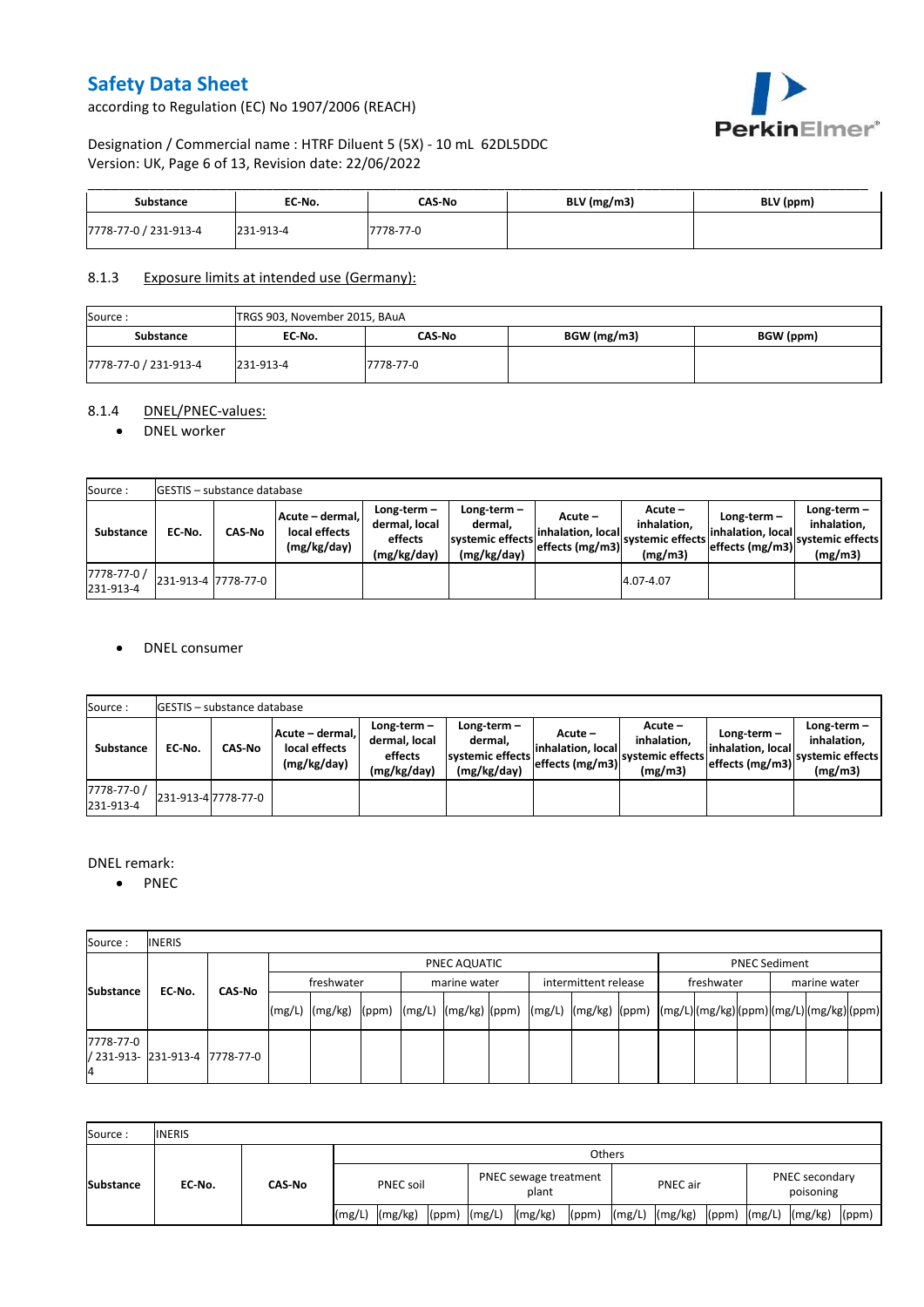according to Regulation (EC) No 1907/2006 (REACH)



Designation / Commercial name : HTRF Diluent 5 (5X) - 10 mL 62DL5DDC Version: UK, Page 7 of 13, Revision date: 22/06/2022

|                                    |          |  |  |  |  |  | ______ |  |
|------------------------------------|----------|--|--|--|--|--|--------|--|
| 7778-77-0 /<br>231-913-4 231-913-4 | 778-77-0 |  |  |  |  |  |        |  |

PNEC remark: Control parameters remark:

### *8.2 Exposure controls*

8.2.1 Appropriate engineering controls:

8.2.2 Personal protective equipment:

**Eye / Face protection**: Safety glasses with side-shields ; **Skin protection**:Gloves ;

**Respiratory protection**:Ensure adequate ventilation ;

**Thermal hazards**:

8.2.3 Environmental exposure controls:

## **Section 9 : Physical and chemical properties**

#### *9.1 Information on basic physical and chemical properties*

#### Appearance

| $-$ PPCC.c.nec        |           |
|-----------------------|-----------|
| Physical state        | Liquid    |
| Colour                | Colorless |
| Odour                 |           |
| Odour threshold (ppm) |           |

|                                                             |                                           | Value | Concentration<br>(mol/L) | Method | Temperature (°C) | Pressure (kPa) | Remark |
|-------------------------------------------------------------|-------------------------------------------|-------|--------------------------|--------|------------------|----------------|--------|
| pH                                                          |                                           |       |                          |        |                  |                |        |
| Melting point (°C)                                          |                                           |       |                          |        |                  |                |        |
| Freezing point (°C)                                         |                                           |       |                          |        |                  |                |        |
| Initial boiling point/boiling range (°C)                    |                                           |       |                          |        |                  |                |        |
| Flash point (°C)                                            |                                           |       |                          |        |                  |                |        |
| Evaporation rate (kg/m <sup>2</sup> /h)                     |                                           |       |                          |        |                  |                |        |
| Flammability (type: ) (%)                                   |                                           |       |                          |        |                  |                |        |
| Upper/lower<br>flammability or explosive<br>limits          | Upper explosive limit<br>(% )             |       |                          |        |                  |                |        |
|                                                             | Lower explosive limit (%)                 |       |                          |        |                  |                |        |
| Vapour pressure (kPa)                                       |                                           |       |                          |        |                  |                |        |
| Vapour density (g/cm <sup>3</sup> )                         |                                           |       |                          |        |                  |                |        |
|                                                             | Density (g/cm <sup>3</sup> )              |       |                          |        |                  |                |        |
| Densities                                                   | Relative density (g/cm <sup>3</sup> )     |       |                          |        |                  |                |        |
|                                                             | Bulk density (g/cm <sup>3</sup> )         |       |                          |        |                  |                |        |
|                                                             | Critical density (g/cm <sup>3</sup> )     |       |                          |        |                  |                |        |
| Solubility (Type: ) (g/L)                                   |                                           |       |                          |        |                  |                |        |
| Partition coefficient (log Pow)<br>n-octanol/water at pH :  |                                           |       |                          |        |                  |                |        |
| Auto-ignition temperature (°C)                              |                                           |       |                          |        |                  |                |        |
| Decomposition temperature (°C)<br>Decomposition energy : kJ |                                           |       |                          |        |                  |                |        |
| Viscosity                                                   | Viscosity, dynamic (poiseuille)           |       |                          |        |                  |                |        |
|                                                             | Viscosity, cinematic (cm <sup>3</sup> /s) |       |                          |        |                  |                |        |
| Oxidising properties                                        |                                           |       |                          |        |                  |                |        |
| <b>Explosive properties</b>                                 |                                           |       |                          |        |                  |                |        |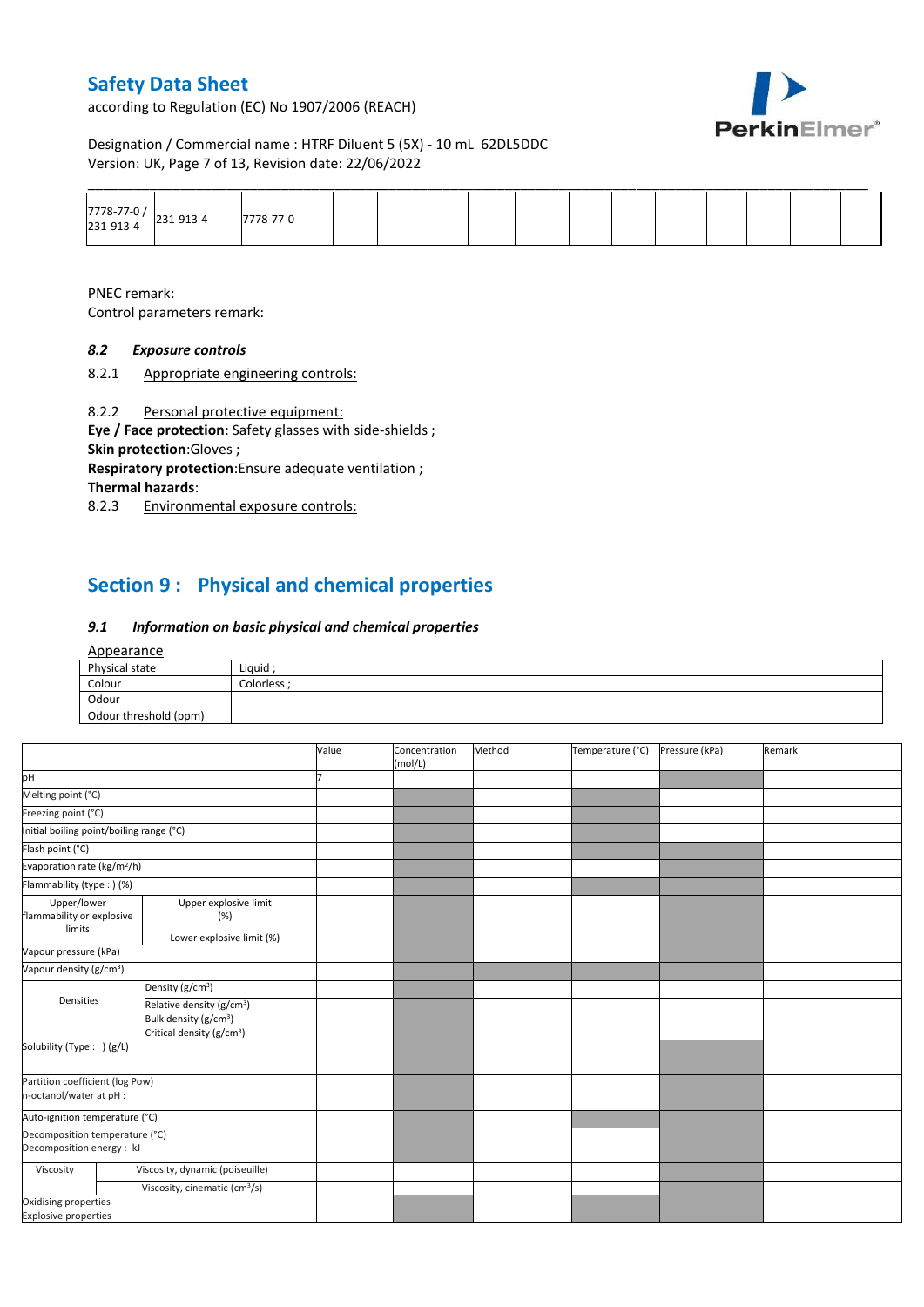according to Regulation (EC) No 1907/2006 (REACH)



Designation / Commercial name : HTRF Diluent 5 (5X) - 10 mL 62DL5DDC Version: UK, Page 8 of 13, Revision date: 22/06/2022

#### *9.2 Other information:*

No other relevant data available

## **Section 10 : Stability and reactivity**

*10.1 Reactivity* This material is considered to be non-reactive under normal use conditions. ;

\_\_\_\_\_\_\_\_\_\_\_\_\_\_\_\_\_\_\_\_\_\_\_\_\_\_\_\_\_\_\_\_\_\_\_\_\_\_\_\_\_\_\_\_\_\_\_\_\_\_\_\_\_\_\_\_\_\_\_\_\_\_\_\_\_\_\_\_\_\_\_\_\_\_\_\_\_\_\_\_\_\_\_\_\_\_\_\_\_\_\_\_\_\_\_\_\_\_\_\_\_

- *10.2 Chemical stability*
- *10.3 Possibility of hazardous reactions*
- *10.4 Conditions to avoid:*
- *10.5 Incompatible materials:*
- *10.6 Hazardous decomposition products:*

Does not decompose when used for intended uses. ;

### **Section 11 : Toxicological information**

Toxicokinetics, metabolism and distribution

#### *11.1 Information on toxicological effects*

**Substances** 

**Acute toxicity**

Animal data: Acute oral toxicity:

Acute dermal toxicity:

Acute inhalative toxicity:

Practical experience / human evidence: Assessment / Classification: General Remark:

**•** Skin corrosion/irritation

Animal data:

In-vitro skin test method: In-vitro skin test result: Assessment / Classification:

**Eye damage/irritation**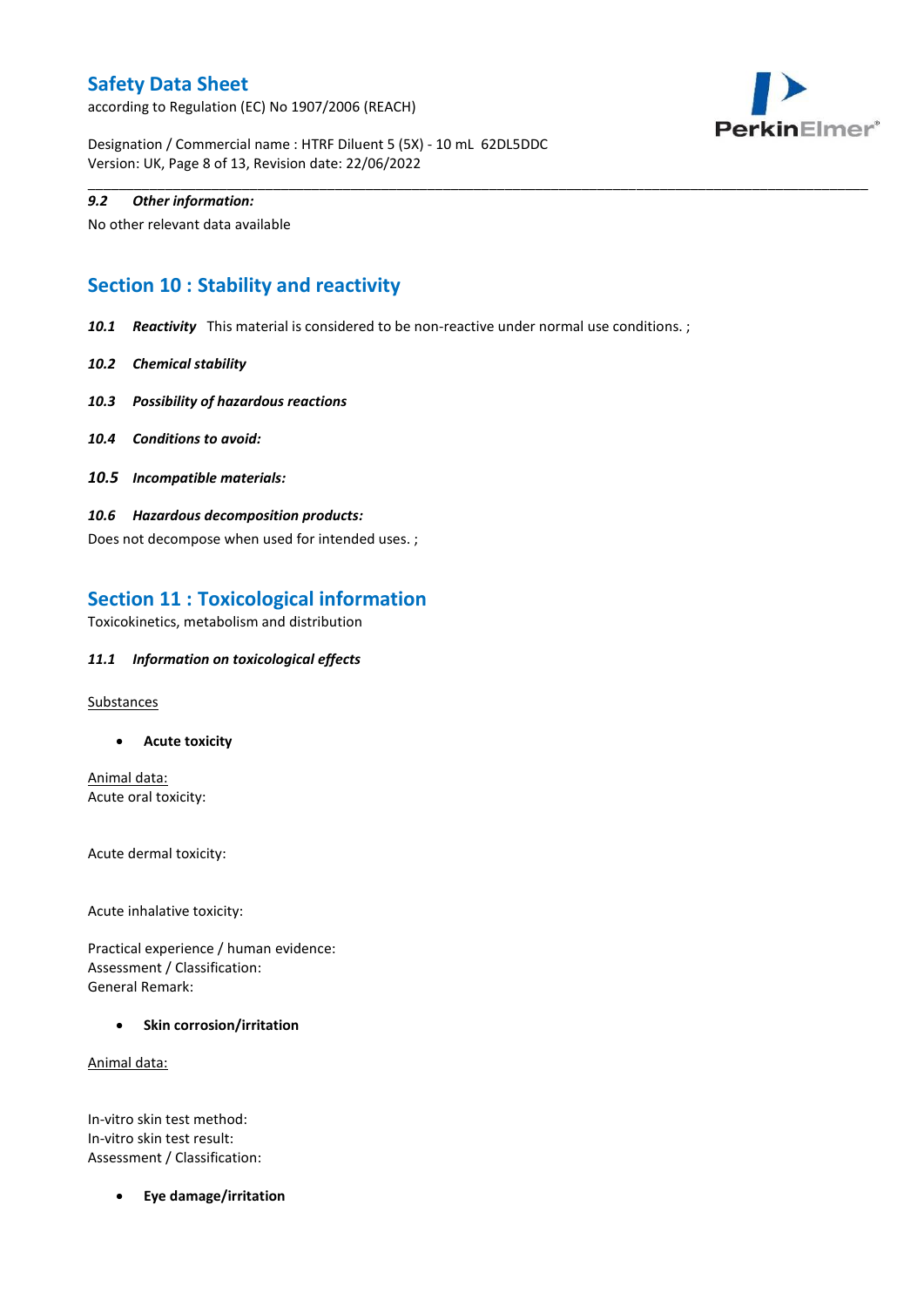according to Regulation (EC) No 1907/2006 (REACH)



Designation / Commercial name : HTRF Diluent 5 (5X) - 10 mL 62DL5DDC Version: UK, Page 9 of 13, Revision date: 22/06/2022

### Animal data:

In vitro eye test method: In vitro eye test result: Assessment / Classification:

**CMR effects (carcinogenity, mutagenicity and toxicity for reproduction)**

\_\_\_\_\_\_\_\_\_\_\_\_\_\_\_\_\_\_\_\_\_\_\_\_\_\_\_\_\_\_\_\_\_\_\_\_\_\_\_\_\_\_\_\_\_\_\_\_\_\_\_\_\_\_\_\_\_\_\_\_\_\_\_\_\_\_\_\_\_\_\_\_\_\_\_\_\_\_\_\_\_\_\_\_\_\_\_\_\_\_\_\_\_\_\_\_\_\_\_\_\_

o Germ cell mutagenicity:

Animal data:

Assessment / Classification:

o Carcinogenicity

Practical experience / human evidence: Animal data:

Other information: Assessment / Classification:

o Reproductive toxicity

Practical experience / human evidence: Animal data:

Other information: Assessment / Classification:

Overall assessment on CMR properties:

 **Specific target organ toxicity (single exposure)** o STOT SE 1 and 2

Animal data:

Other information:

o STOT SE 3

Practical experience / human evidence:

Other information: Assessment / Classification:

#### **Specific target organ toxicity (repeated exposure)**

Practical experience / human evidence: Animal data:

Assessment / Classification: Other information

**Aspiration hazard**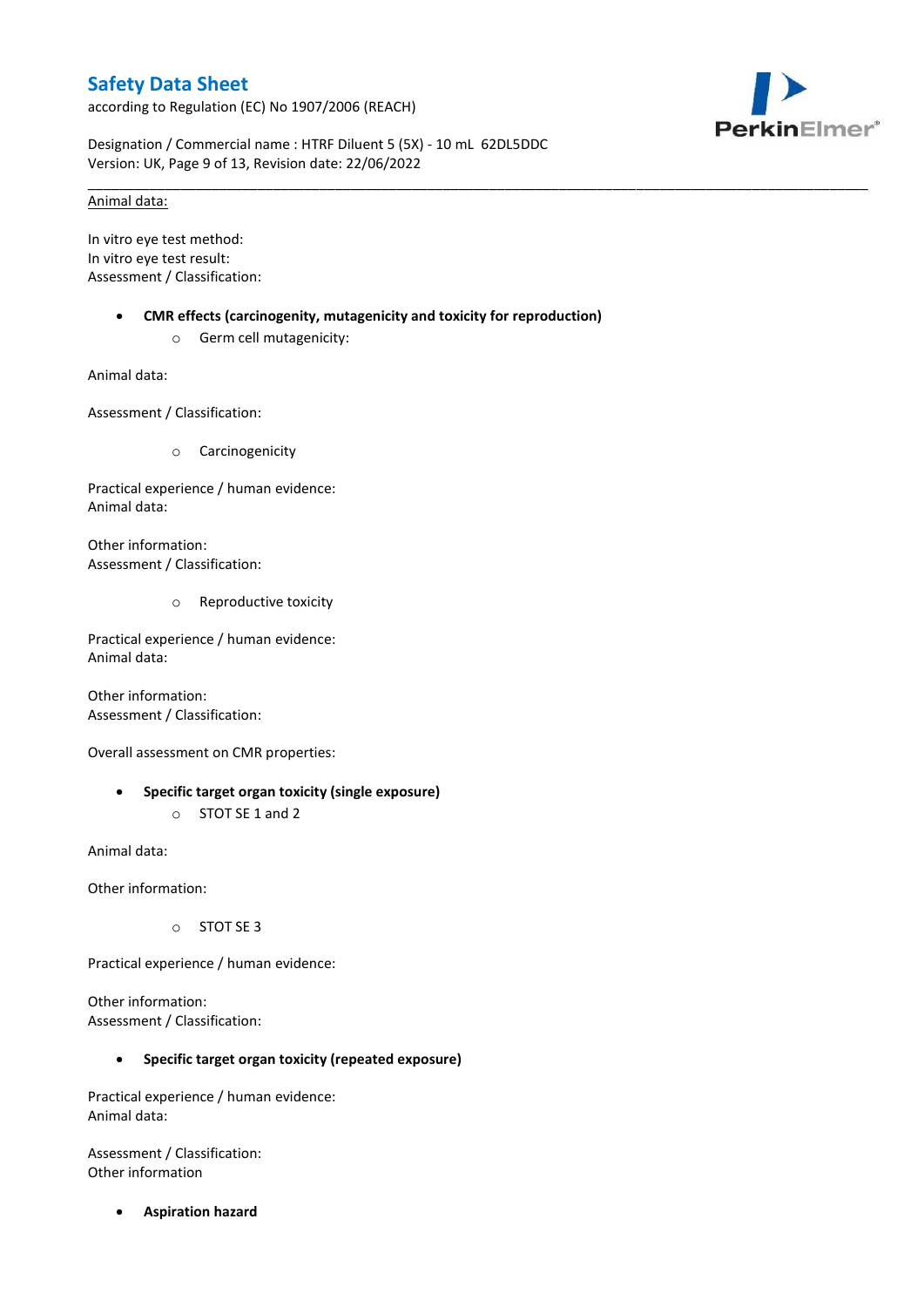according to Regulation (EC) No 1907/2006 (REACH)



Designation / Commercial name : HTRF Diluent 5 (5X) - 10 mL 62DL5DDC Version: UK, Page 10 of 13, Revision date: 22/06/2022

Practical experience / human evidence: Experimental data: viscosity data: see SECTION 9. Assessment / Classification: Remark:

11.1.1 Mixtures No toxicological information is available for the mixture itself

### **Section 12 : Ecological information**

In case that test data regarding one endpoint/differentiation exist for the mixture itself, the classification is carried out according to the substance criteria (excluding biodegradation and bioaccumulation). If no test data exist, the criteria for mixture classification has to be used (calculation method) in this case the toxicological data of the ingredients are shown.

\_\_\_\_\_\_\_\_\_\_\_\_\_\_\_\_\_\_\_\_\_\_\_\_\_\_\_\_\_\_\_\_\_\_\_\_\_\_\_\_\_\_\_\_\_\_\_\_\_\_\_\_\_\_\_\_\_\_\_\_\_\_\_\_\_\_\_\_\_\_\_\_\_\_\_\_\_\_\_\_\_\_\_\_\_\_\_\_\_\_\_\_\_\_\_\_\_\_\_\_\_

### *12.1 Aquatic toxicity:*

Acute (short-term) fish toxicity

Chronic (long-term) fish toxicity

Acute (short-term) toxicity to crustacea

Chronic (long-term) toxicity to crustacea

Acute (short-term) toxicity to algae and cyanobacteria

Toxicity to microorganisms and other aquatic plants / organisms

Assessment / Classification:

### *12.2 Persistence and degradability*

Biodegradation:

Abiotic Degradation:

Assessment / Classification:

### *12.3 Bioaccumulative potential*

Bioconcentration factor (BCF):

#### *12.4 Mobility in soil*

### *12.5 Results of PBT and vPvB assessment*

*12.6 Other adverse effects:*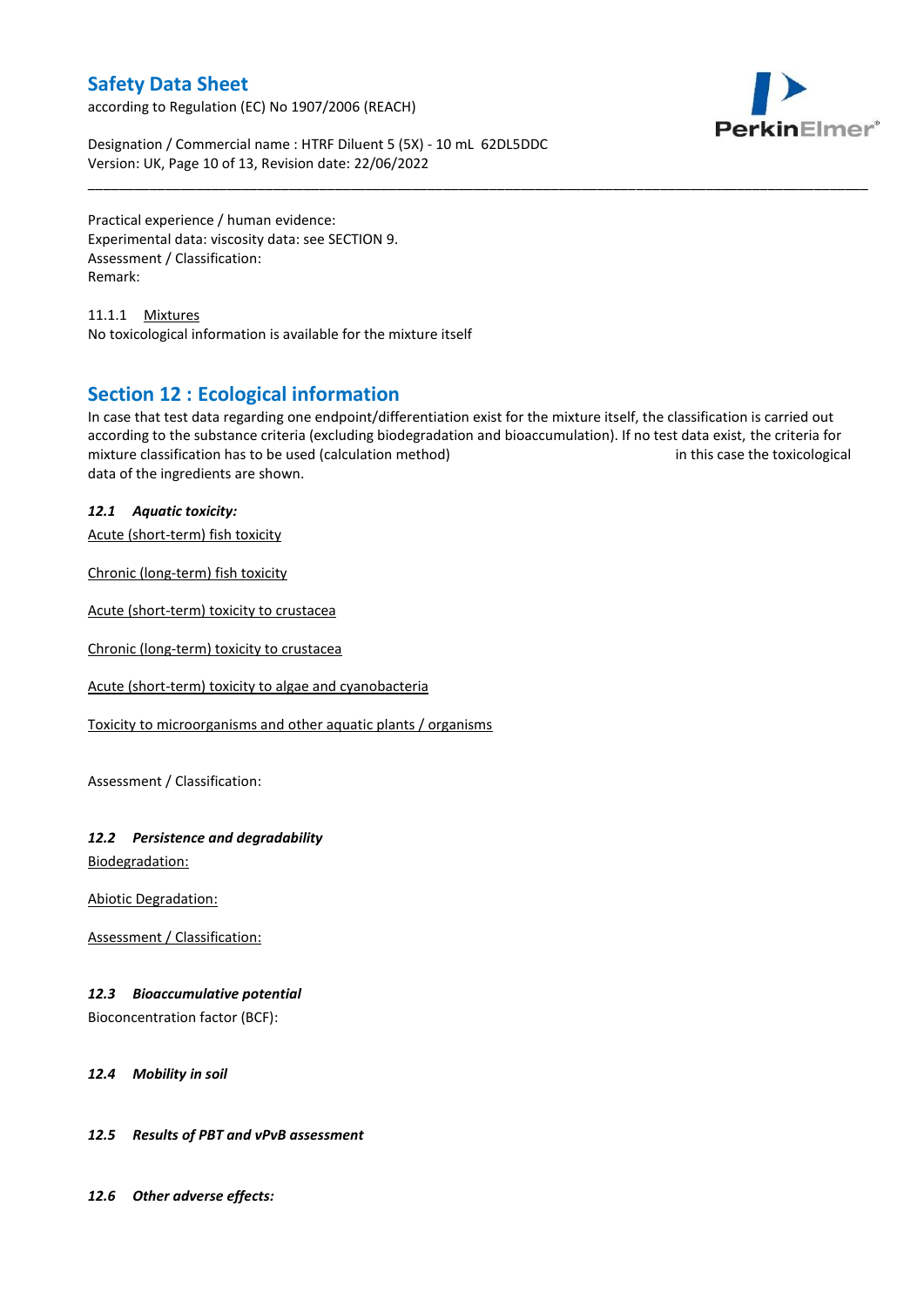according to Regulation (EC) No 1907/2006 (REACH)



Designation / Commercial name : HTRF Diluent 5 (5X) - 10 mL 62DL5DDC Version: UK, Page 11 of 13, Revision date: 22/06/2022

Additional ecotoxicological information:

## **Section 13 : Disposal considerations**

### *13.1 Waste treatment methods*

Waste treatment options: Dispose of waste according to applicable legislation. ;

## **Section 14 : Transport information**

ADR/RID/AND/IMDG/IATA

| UN No.                     |  |
|----------------------------|--|
| UN Proper shipping name    |  |
| Transport hazard class(es) |  |
| Hazard label(s)            |  |
|                            |  |
| Packing group              |  |

\_\_\_\_\_\_\_\_\_\_\_\_\_\_\_\_\_\_\_\_\_\_\_\_\_\_\_\_\_\_\_\_\_\_\_\_\_\_\_\_\_\_\_\_\_\_\_\_\_\_\_\_\_\_\_\_\_\_\_\_\_\_\_\_\_\_\_\_\_\_\_\_\_\_\_\_\_\_\_\_\_\_\_\_\_\_\_\_\_\_\_\_\_\_\_\_\_\_\_\_\_

#### *Transport in bulk according to Annex II of MARPOL 73/78 and the IBC Code*

| <b>Land transport (ADR/RID)</b><br><b>Classification code ADR:</b><br>Limited quantities for ADR/RID:<br>Packing Instructions for ADR/RID:<br>Mixed packing provisions:<br>Portable tanks and bulk containers Instructions: | Special Provisions for ADR/RID:<br><b>Excepted Quantities for ADR/RID:</b><br>Special packing provisions for ADR/RID: |
|-----------------------------------------------------------------------------------------------------------------------------------------------------------------------------------------------------------------------------|-----------------------------------------------------------------------------------------------------------------------|
| Portable tanks and bulk containers Special Provisions:                                                                                                                                                                      |                                                                                                                       |
| <b>ADR Tank Code:</b><br>Vehicle for tank carriage:<br>Special provisions for carriage Packages:<br>Special provisions for carriage Bulk:                                                                                   | ADR Tank special provisions:                                                                                          |
| Special provisions for carriage for loading, unloading and handling:                                                                                                                                                        |                                                                                                                       |
| Special Provisions for carriage Operation:<br>Hazard identification No:                                                                                                                                                     | Transport category (Tunnel restriction code):                                                                         |
| Sea transport (IMDG)                                                                                                                                                                                                        |                                                                                                                       |
| Marine Pollutant:                                                                                                                                                                                                           | Subsidiary risk(s) for IMDG:                                                                                          |
| Packing provisions for IMDG:                                                                                                                                                                                                | Limited quantities for IMDG:                                                                                          |
| Packing instructions for IMDG:                                                                                                                                                                                              | <b>IBC</b> Instructions:                                                                                              |
| <b>IBC Provisions:</b>                                                                                                                                                                                                      | IMO tank instructions:                                                                                                |
| UN tank instructions:                                                                                                                                                                                                       | Tanks and bulk Provisions:                                                                                            |
| EmS:                                                                                                                                                                                                                        | Stowage and segregation for IMDG:                                                                                     |
| Properties and observations:                                                                                                                                                                                                |                                                                                                                       |
| Inland waterway transport (ADN)                                                                                                                                                                                             |                                                                                                                       |
| <b>Classification Code ADN:</b>                                                                                                                                                                                             | <b>Special Provisions ADN:</b>                                                                                        |
| Limited quantities ADN:                                                                                                                                                                                                     | <b>Excepted quantities ADN:</b>                                                                                       |
| Carriage permitted:                                                                                                                                                                                                         | Equipment required:                                                                                                   |
| Provisions concerning loading and unloading:                                                                                                                                                                                | Provisions concerning carriage:                                                                                       |
| Number of blue cones/lights:                                                                                                                                                                                                | Remark:                                                                                                               |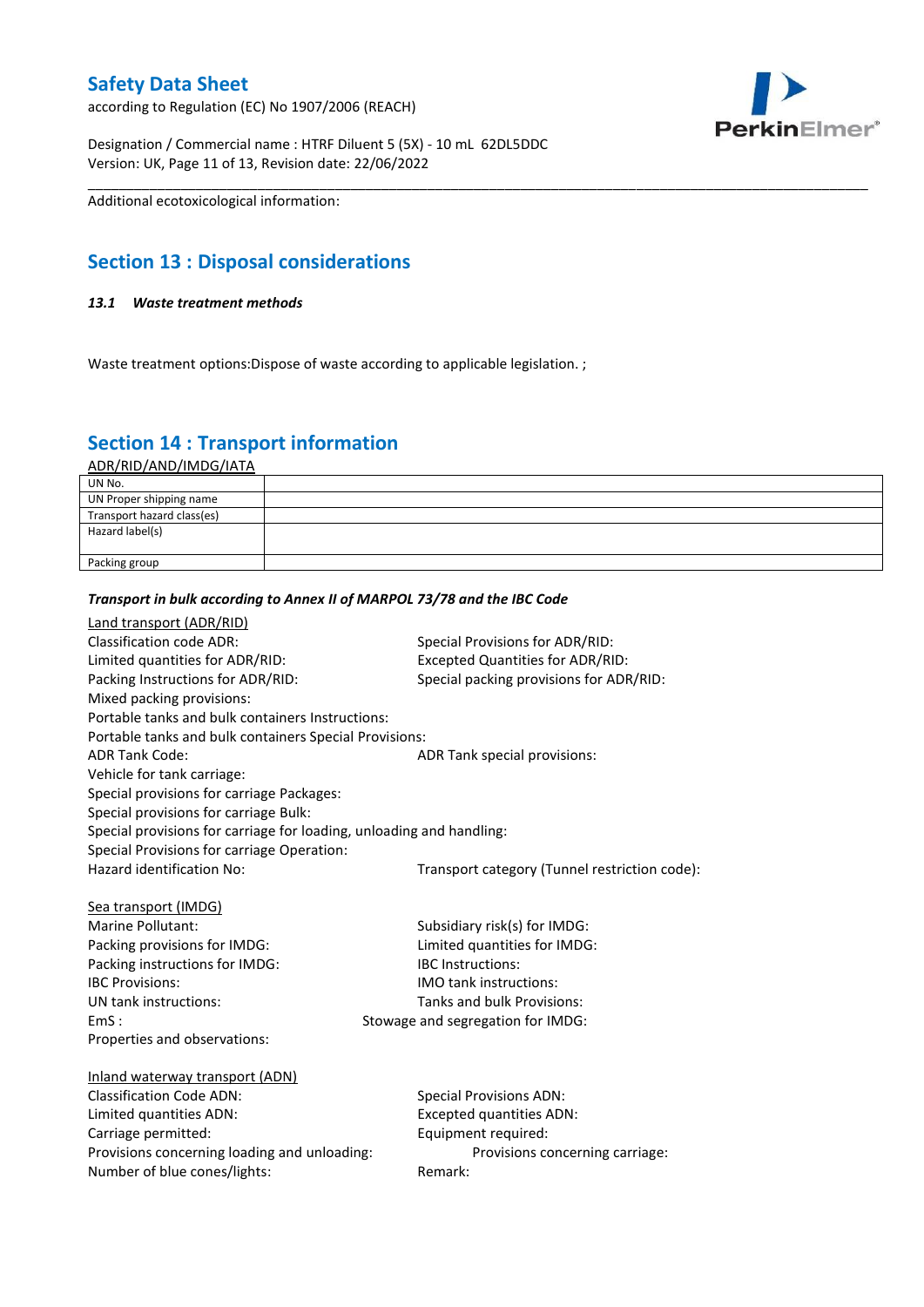according to Regulation (EC) No 1907/2006 (REACH)



Designation / Commercial name : HTRF Diluent 5 (5X) - 10 mL 62DL5DDC Version: UK, Page 12 of 13, Revision date: 22/06/2022

Air transport (ICAO-TI / IATA-DGR) Subsidiary risk for IATA: Excepted quantity for IATA: Passenger and Cargo Aircraft Limited Quantities Packing Instructions: Passenger and Cargo Aircraft Limited Quantities Maximal Net Quantity : Passenger and Cargo Aircraft Packaging Instructions : Passenger and Cargo Aircraft Maximal Net Quantity : Cargo Aircraft only Packaging Instructions : Cargo Aircraft only Maximal Net Quantity : ERG code: Special Provisions for IATA:

\_\_\_\_\_\_\_\_\_\_\_\_\_\_\_\_\_\_\_\_\_\_\_\_\_\_\_\_\_\_\_\_\_\_\_\_\_\_\_\_\_\_\_\_\_\_\_\_\_\_\_\_\_\_\_\_\_\_\_\_\_\_\_\_\_\_\_\_\_\_\_\_\_\_\_\_\_\_\_\_\_\_\_\_\_\_\_\_\_\_\_\_\_\_\_\_\_\_\_\_\_

# **Section 15 : Regulatory information**

### *15.1 Safety, health and environmental regulations/legislation specific for the substance or mixture*

EU regulations

Authorisations and/or restrictions on use:

Authorisations: Restrictions on use: SVHC :

- Other EU regulations:
- Directive 2010/75/EC on industrial emissions

Not relevant

National regulations

#### *15.2 Chemical Safety Assessment:*

For this mixture, no chemical safety assessment has been carried out

## **Section 16 : Other information**

#### *16.1 Indication of changes*

Date of the previous version:14/06/2022 Modifications:

#### *16.2 Other informations*

*16.3 Classification for mixtures and used evaluation method according to regulation (EC) 1207/2008 [CLP]:* See SECTION 2.1 (classification).

#### *16.4 Relevant R-, H- and EUH-phrases (number and full text):*